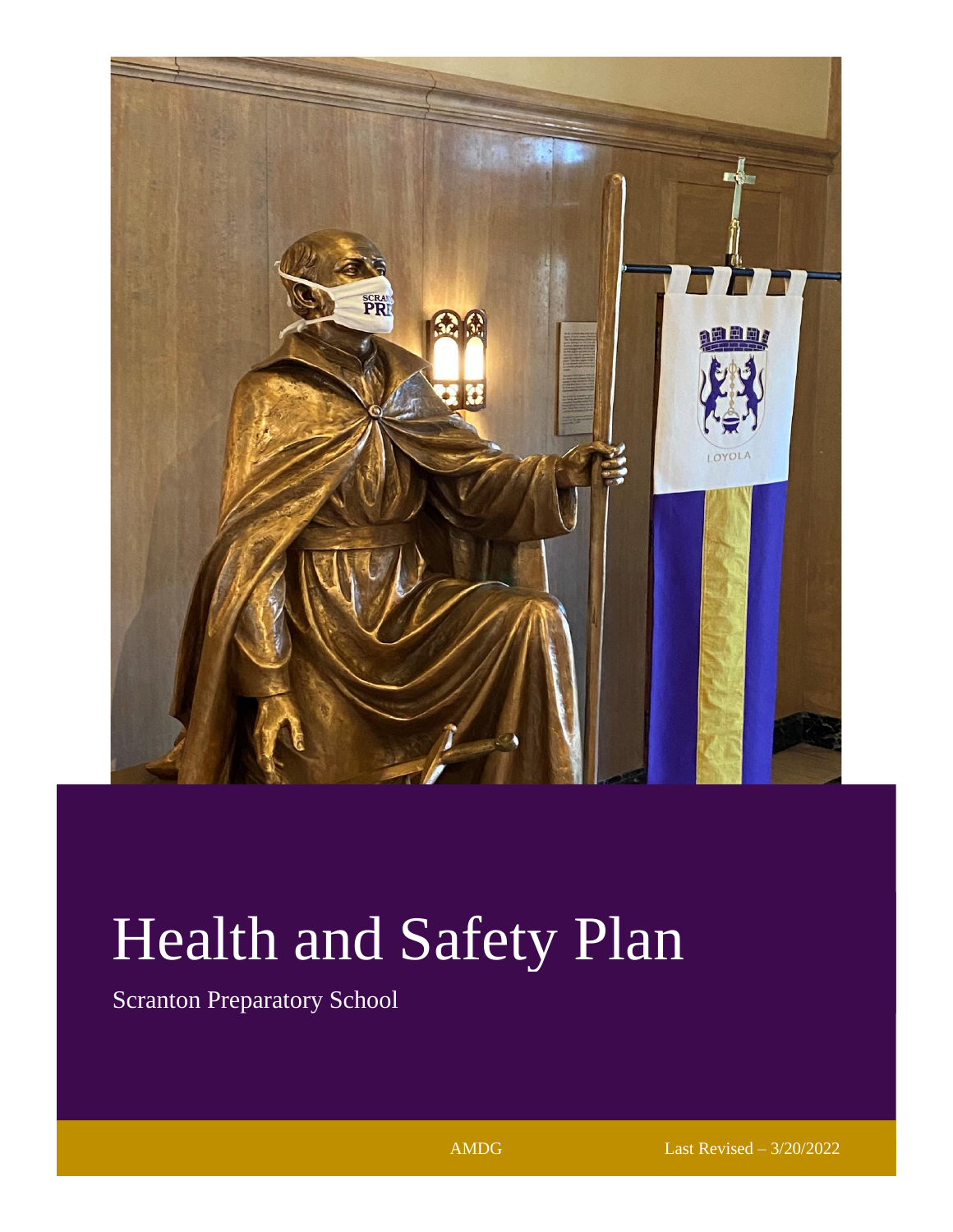

**Scranton Preparatory School (Prep)** is mindful that as long as there are cases of COVID-19 in the community, there are no strategies that can completely eliminate transmission risk within a school population. The goal is to keep transmission as low as possible to safely continue school activities. All school decisions and plans are and will be informed by guidance from the Center for Disease Control and Prevention (CDC), The Pennsylvania Department of Health (DOH), the Pennsylvania Department of Education (PDE), The American Academy of Pediatrics (AAP), and the Children's Hospital of Philadelphia (CHOP) PolicyLab, as well as Prep community statistics and local community statistics.

Prep will regularly reevaluate its plan based on recommendations and mandates of the Governor's Office, the Pennsylvania Department of Education, the Pennsylvania Department of Health, and the CDC. Updates to the plan will be reposted to the school's website and communicated to school constituent groups (families, students, and staff).

# **Type of School Model**

Scranton Prep will return to full classes and in-person learning for all students.

Since Prep students come from multiple counties (Lackawanna, Luzerne, Monroe, Wayne, Wyoming, Pike, and Susquehanna), Prep will pay close attention to the overall statistics for its full student population in determining the best model at any given time.

Prep is aware that, depending upon the public health conditions in any county within the Commonwealth, there could be additional actions, orders, or guidance provided by the Pennsylvania Department of Education (PDE) and/or the Pennsylvania Department of Health (DOH) which would influence or dictate a change in plan, however, we are hopeful that we will be able to maintain full inperson classes all year.

Due to Prep's success with a fully virtual learning platform, we are confident that in the unlikely case we are required to make a temporary quick transition to virtual learning, we will be able to do so seamlessly. Communications about any change in learning models will be handled via email, Prep App, and robocalls.

# **Masks and Face Coverings**

At the time of this version, all faculty, staff, and students are not required to wear masks or face coverings, as the CDC has categorized Lackawanna County as "Low" risk of transmission. At times, if there is a spike in cases either in the Prep community or in the local community, Prep reserves the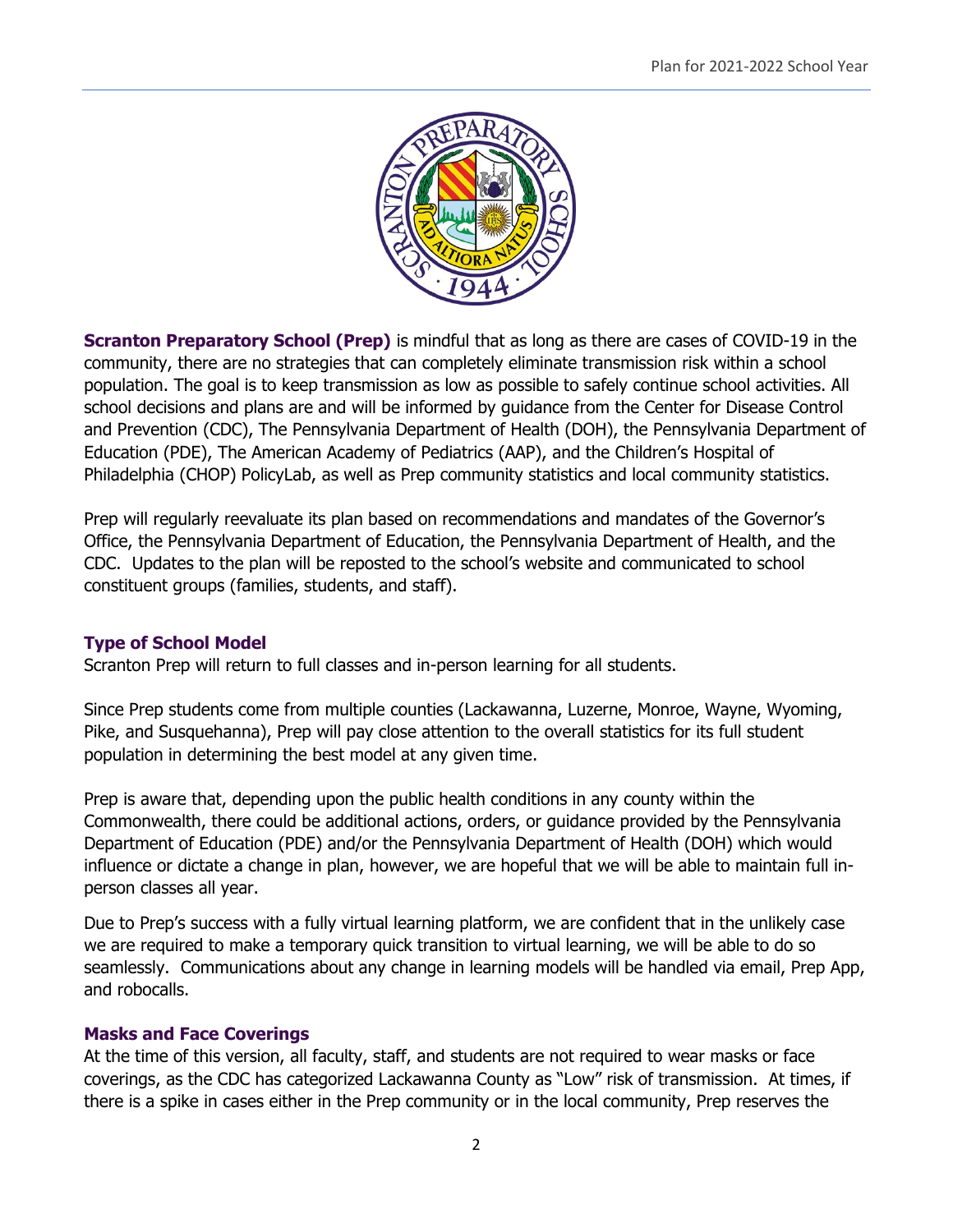right to introduce mandatory masking. In those instances, masking would be required when indoors. When in the dining hall, students would remove their masks briefly while actively eating. Students would be expected to wear a face mask when they have finished eating or if they are only consuming a beverage.

When making seating charts is not feasible, such as for a school-wide mass or assembly, the school reserves the right to require masking of all faculty, staff, and students for those occasions.

When recommended or required, students and staff will provide their own face coverings. Face coverings should be in line with Scranton Prep Dress Code standards. All face coverings must be made of two layers of fabric, worn over the nose and mouth, and should either be cleaned daily, if reusable, or thrown away and replaced with another new covering, if disposable. Face shields are allowable as an additional layer of protection if desired.

#### **Cleaning Practices/Hand Sanitizing**

From the CDC: "Keeping your hands clean is one of the best ways to protect yourself and others from getting sick." Hand sanitizer stations are installed in all learning spaces and placed throughout the building. Students are encouraged to carry their own hand sanitizer, as well, to maximize opportunities for hand sanitizing. Disinfecting wipes will also be available in all spaces.

The maintenance team will do a thorough cleaning and disinfecting of all spaces and surfaces each evening, as per CDC Requirements. Restrooms will be cleaned regularly by maintenance staff, as per CDC requirements – including, but not limited to sinks, sink handles, toilet handles, urinal handles, door handles, and sink surfaces. Drinking fountains will not be used; touchless filtered water fillers are permitted and will be cleaned by maintenance regularly, as per CDC Requirements.

# **Social Distancing Measures**

#### Classrooms

Desks in all classrooms have been spaced apart according to CDC recommendations so that students are seated at least three feet apart from each other.

Students will have an assigned seat for every class and must always sit in that seat. Seating charts will be submitted to the Principal's Office for our records in the event that contact tracing is required. No student identities will be shared with the wider Prep community.

#### Dining Hall

Seating in the dining hall is limited to four students per table, evenly spaced. Here, too, daily records of seating charts will be kept for contact tracing.

#### Bathrooms

There are capacity limits for all bathrooms. Hall Monitors will ask for a student's phone and ID before allowing that student to enter a bathroom. This will help us be sure of the total number of occupants in the bathroom and will allow us to keep a record of who used which bathroom when and with whom for any potential or necessary contact tracing. Students should be sure to practice vigilant hand washing, mask wearing, and social distancing while in the bathrooms.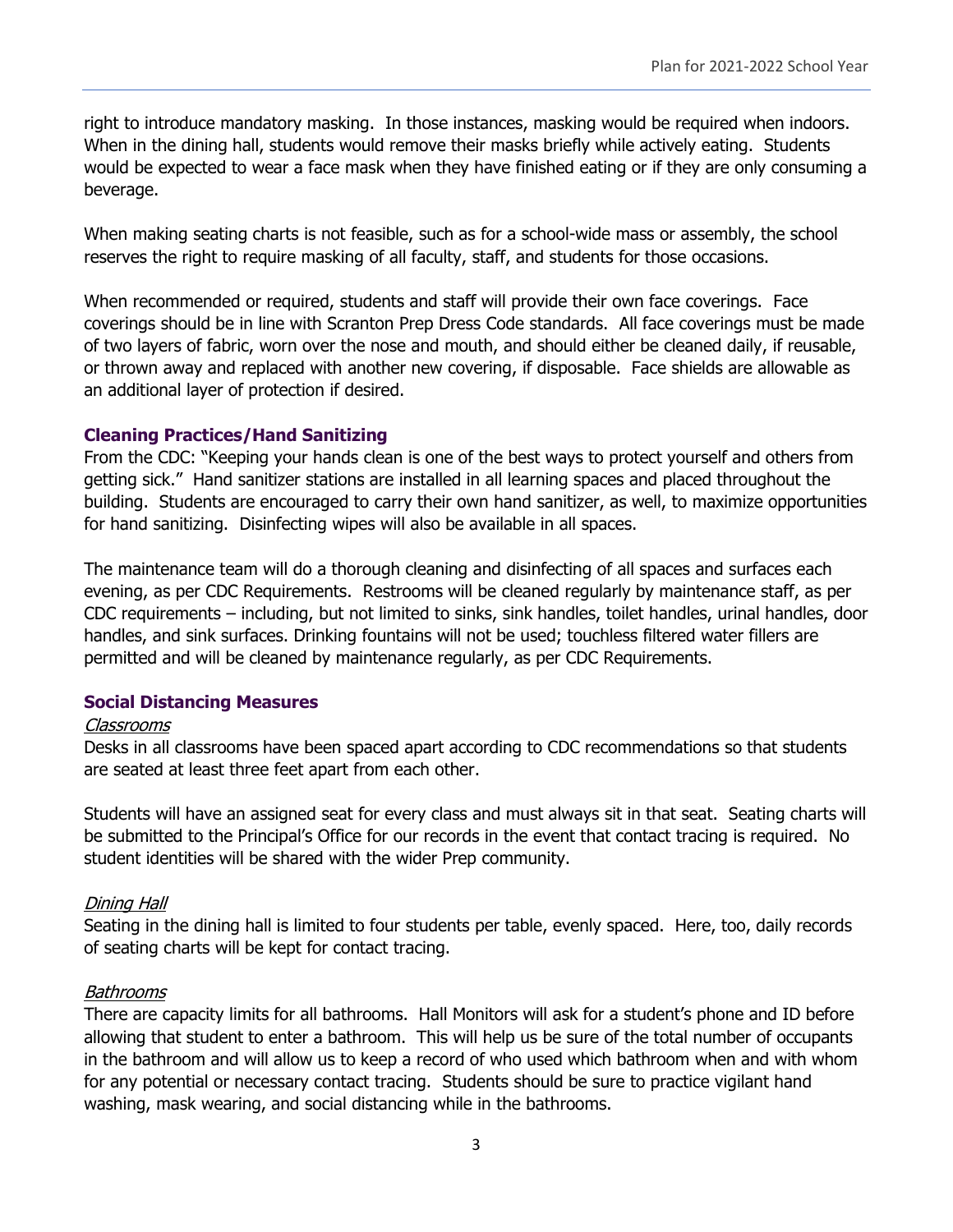# **Elevators**

Elevator use will only be reserved for the most necessary student use.

### Common Areas

There is socially-distanced seating available in the Student Commons for the Juniors and Seniors, and in the Bellarmine Lobby silent study area, and Computer Drop-In Lab for all students.

### Movement within the Building

When indoor masking is mandated, students must wear a face covering during hallway travel and should do their best to maintain proper social distance. It is important to note that hallway travel time will be less than 15 minutes, which is below the CDC threshold for sustained contact. Students should avoid loitering near lockers or in the hallways and instead report to their classroom and/or homeroom as soon as they can. In some instances, directional travel might be indicated by signage and should be followed.

#### **Arrival to School**

Students should plan on arriving between 7:30 AM and 8:10 AM. Students should not loiter or gather, but rather should report to their homerooms starting at 7:45. Students arriving between 7:30 and 7:45 should use the seating in the Student Commons or the Dining Hall until their homeroom is open.

#### **Dress Code**

Since students will have use of a locker this year, all the components of the Prep Dress Code are in effect.

To eliminate the need for students to use the athletic locker rooms to change for PE, students will wear appropriate PE clothes to school on the day of the cycle when he or she will meet for PE class. The failure to present oneself in an appropriate choice of PE clothes could result in a student being sent home for the day.

# **Activities**

In general, afterschool in-person club meetings are encouraged and all health and safety protocols for the school day will apply to these meetings. All moderators will need to submit seating charts after a club meeting or practice to help with potential contact tracing.

#### **Athletics**

Prep is happy that we will be able to run our athletic programs with much less mitigation than last year. That said, Prep will continue to evaluate the recommendations of the PDE, DOH, the Governor, and the PIAA as it makes its own decisions about the health and safety of its athletes. Any athletic programs that are permitted to run will need to follow the Prep Athletic Health Plan.

If a member of a team tests positive for COVID-19, every member of the team and coaching staff may be considered close contacts.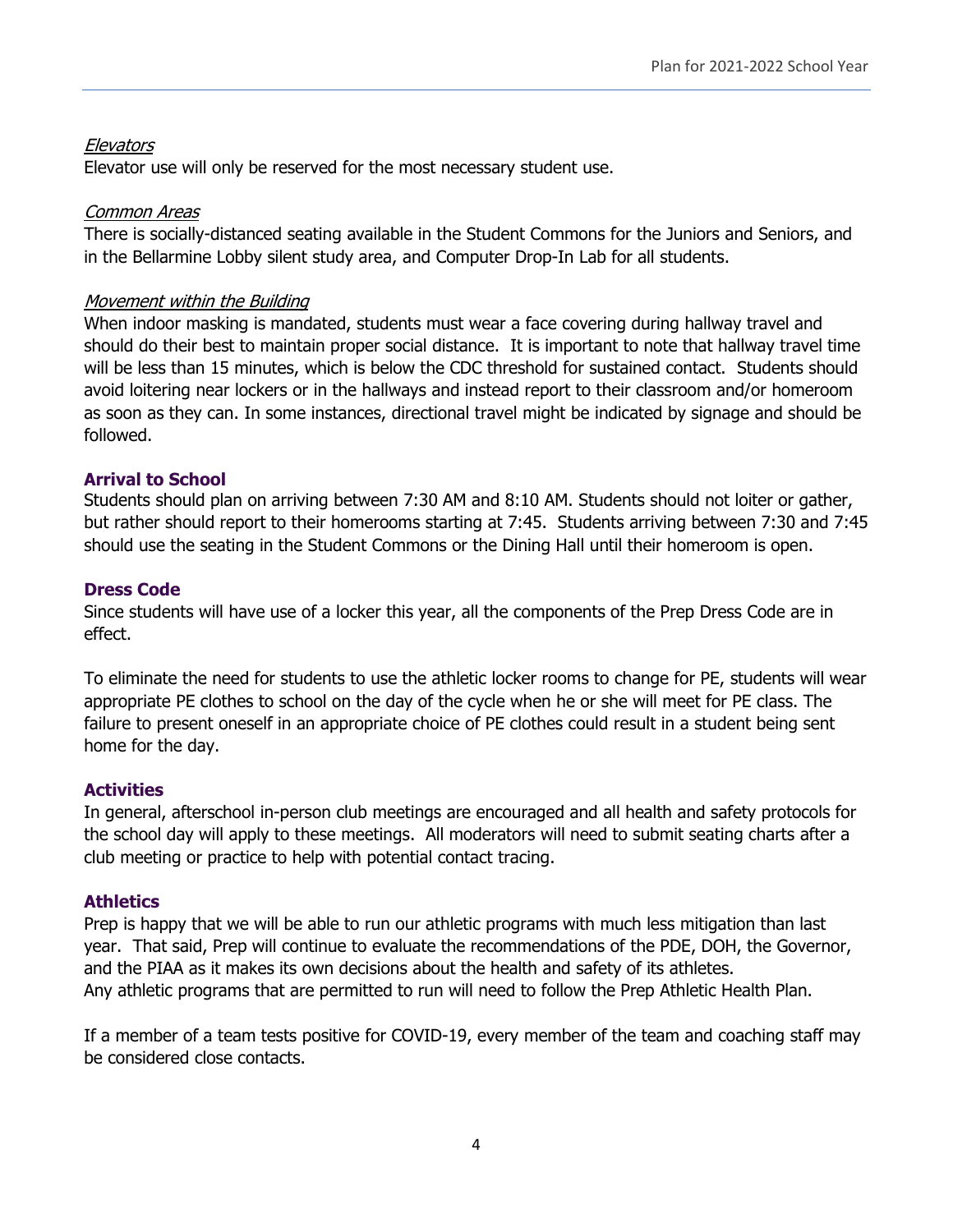#### **Student Service Opportunities and Retreats**

Prep will continue to provide opportunities for students to participate in retreat and service opportunities. That said, for each retreat and service opportunity a plan for health and safety must be submitted to the Principal and the grade level Service Director, as well as to the Executive Leadership Team for approval.

#### **Self-Health Checks/Attendance**

Prep will no longer utilize the Ruvna Self-Health Check app. That said, it is essential that families trust and acknowledge the fact that anyone coming to school or to school activities while ill puts everyone at Prep and all of their loved ones at risk. For that reason, we implore you to **please stay home when sick**. The plan we have in place only works if everyone follows this logic. In addition, we can only mitigate community spread by following this practice.

In addition, to further support the health of the community **we ask you to please contact Mrs. Zeleniak** at [nurse@scrantonprep.org](mailto:nurse@scrantonprep.org) immediately if:

- Your Prep child or someone else in your household has tested for COVID-19 and is awaiting test results;
- Your Prep child or someone in your household has tested positive for COVID-19;
- Your Prep child has been in close contact with someone outside of your household who has tested for COVID-19 and is awaiting test results;
- Your Prep child has been in close contact with someone outside of your household who has tested positive for COVID-19.

To further support our desire for students to stay home when ill or when needing to quarantine, for this year, we have amended the attendance requirement for exemptions from the final exam. Students who have not missed more than seven (7) days of class in the second semester will be eligible for exemption from final exams, depending on their meeting the grade requirements. Days absent due to DOH mandated quarantine will not count towards this tally for exemption.

Please see Prep's Remote Instruction Guidelines and Notes 2021-2022 for information about how those in quarantine can be approved to participate in classes remotely.

# **Responding to Illness**

Any student or staff member who feels ill should not come to school or any school activities.

If a student feels ill after arriving to school, he or she should report to the nurse who will assess the situation and utilize an isolation room if needed. The nurse will call a parent or guardian who will need to pick up his or her child within 30 minutes of the call. The family should follow-up with the family's primary healthcare provider. The isolation room will be thoroughly cleaned and disinfected before being used again.